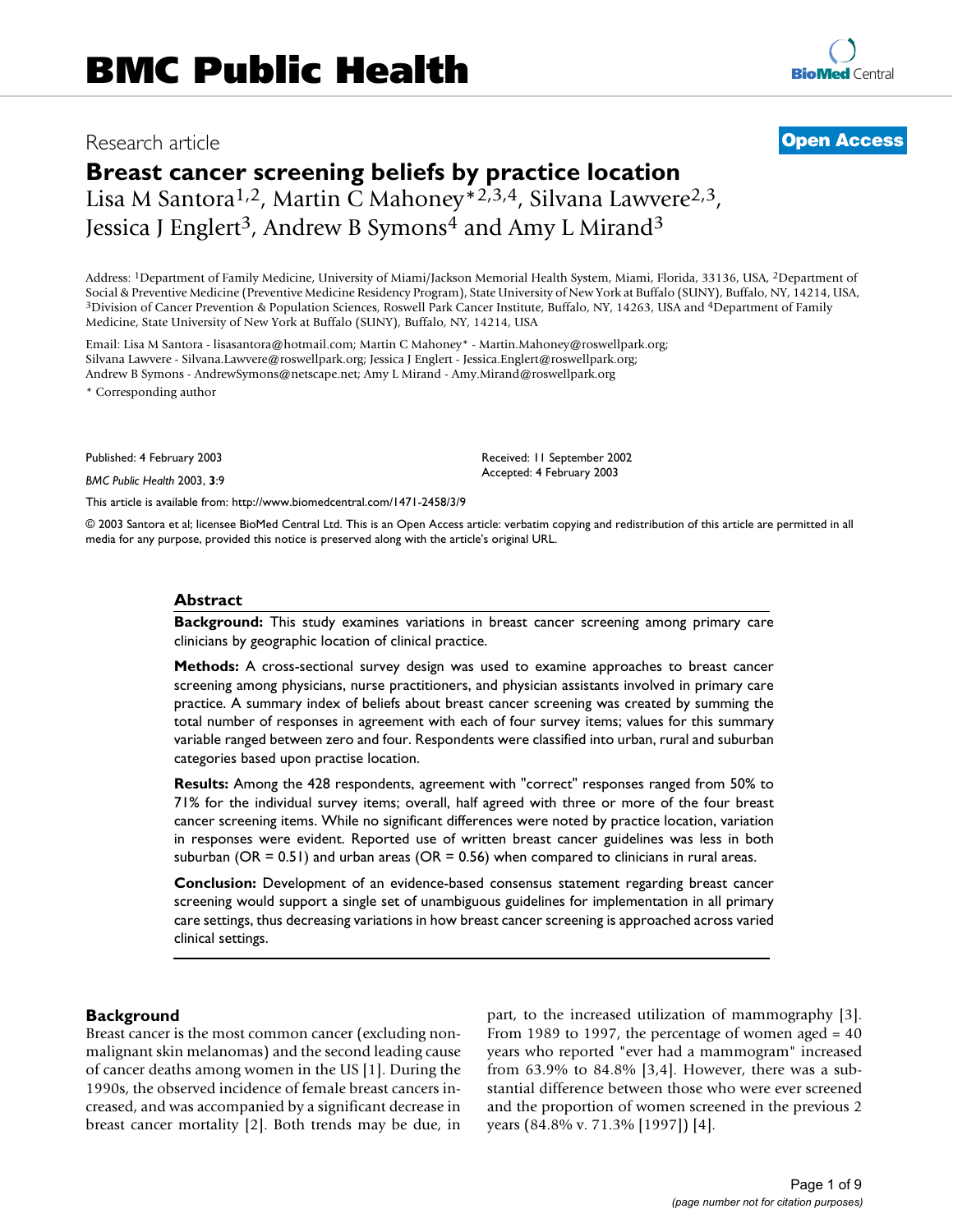Relative to areas of higher population density, areas of lower population density have been noted to have increased breast cancer incidence [5] and breast cancer mortality [6]. Rural women were also less likely than their urban counterparts to have received a mammogram [7]. This difference was attributable to disparities in education level, household income, and health insurance coverage. Rural women were also less likely than urban women to have a recent mammogram or clinical breast exam (CBE) [8]. Conversely, a recent qualitative study reported that rural women had higher rates of mammography and CBE than their urban and suburban counterparts [9].

Providers of primary care services play a critical role in determining patient compliance with preventive services through direct recommendations to their patients [10– 12]. Women who were "off schedule" for regular mammograms were significantly less likely to have a regular physician and to have received a physician recommendation for a mammogram than "on schedule" women [13]. Another study of family physicians and general internists showed that 70% of women who received a provider referral completed a screening mammography within one year versus only 18% of self-referred women [12]. Over 90% of rural women report that a doctor's recommendation to have breast cancer screening is "important" [14].

In the American Cancer Society's second survey of physician attitudes and practices in early cancer detection, physicians reported that screening guidelines influenced their referrals for mammograms [15]. It should be noted that multiple factors contribute to clinician compliance with guidelines including: provider-related, guideline-related, patient-related, and environment-related variables [16]. Our study examined geographic location of practice to identify any variations in approaches to breast cancer screening among clinicians (physicians, nurse practitioners, and physician assistants) in primary care settings.

#### **Methods**

Comprehensive surveys examining issue of cancer prevention and control were mailed to primary care physicians, nurse practitioners, and physician assistants ( $n = 1761$ ) in an 8 county region of Western New York. Primary care physicians included family physicians, general practitioners, general internists, and obstetricians/gynaecologists. Mailing addresses were obtained from the provider directories of a major regional health maintenance organization (HMO), supplemented with mailing lists from the Nurse Practitioner Association of Western New York (NPWNY), and the Western New York Physician Assistants' Association (WNYPAA). Western New York ranks among the top communities in the US for Health Maintenance Organization (HMO) penetrance. For this reason,

essentially all primary care providers are included in HMO practitioner mailing lists (96%-confirm this figure).

An initial mailing to primary care physicians and nonphysician providers (nurse practitioners and physician assistants) was performed in February 2001, followed by two additional mailings to non-respondents at 4-week intervals. The first follow up mailing was the same as the initial mailing and included an additional copy of the questionnaire. The third mailing was a postcard reminding clinicians to return their surveys.

The survey consisted of 22 items eliciting information on clinician knowledge, attitudes, and behaviours concerning the delivery of general preventive and cancer screening services, as well as personal and professional demographic information. The survey was pre-tested for content validity using a convenience sample of health care clinicians.

Responses to four multiple-choice items were used to examine variation in breast cancer screening practices:

*1. At what age should an average-risk woman initiate screening for breast cancer using clinical breast examination?* [accepted answer: 20 years] [15].

*2. At what age should an average-risk woman get a baseline mammogram?* [accepted answer: 35 years]. No current guidelines address this item, although it was a prior recommendation of ACS, it is not addressed in their current guidelines.

*3. At what age should an average-risk woman begin having mammograms every 1–2 years?* [accepted answer: 40 years] [15,17–19].

*4. At what age should an average-risk woman begin yearly mammograms?* [accepted answer: 50 years] [15,17,18].

Since no single organization has issued breast cancer screening guidelines, which address all of the four screening items, we relied upon guidelines issued by several different organizations. For example, the American Academy of Family Physicians [18,20] and the 2nd United States Preventive Services Task Force (USPSTF) advise mammography every 1–2 years for women aged 50–69 years [21]. (Since completion of data collection for this project, the 3rd USPSTF released an updated statement advising mammography, with or without clinical breast examination, every 1–2 years for women aged 40 years and older [22]).

A summary index of beliefs about breast cancer screening was created by summing the total number of responses in agreement with these items; values for this summary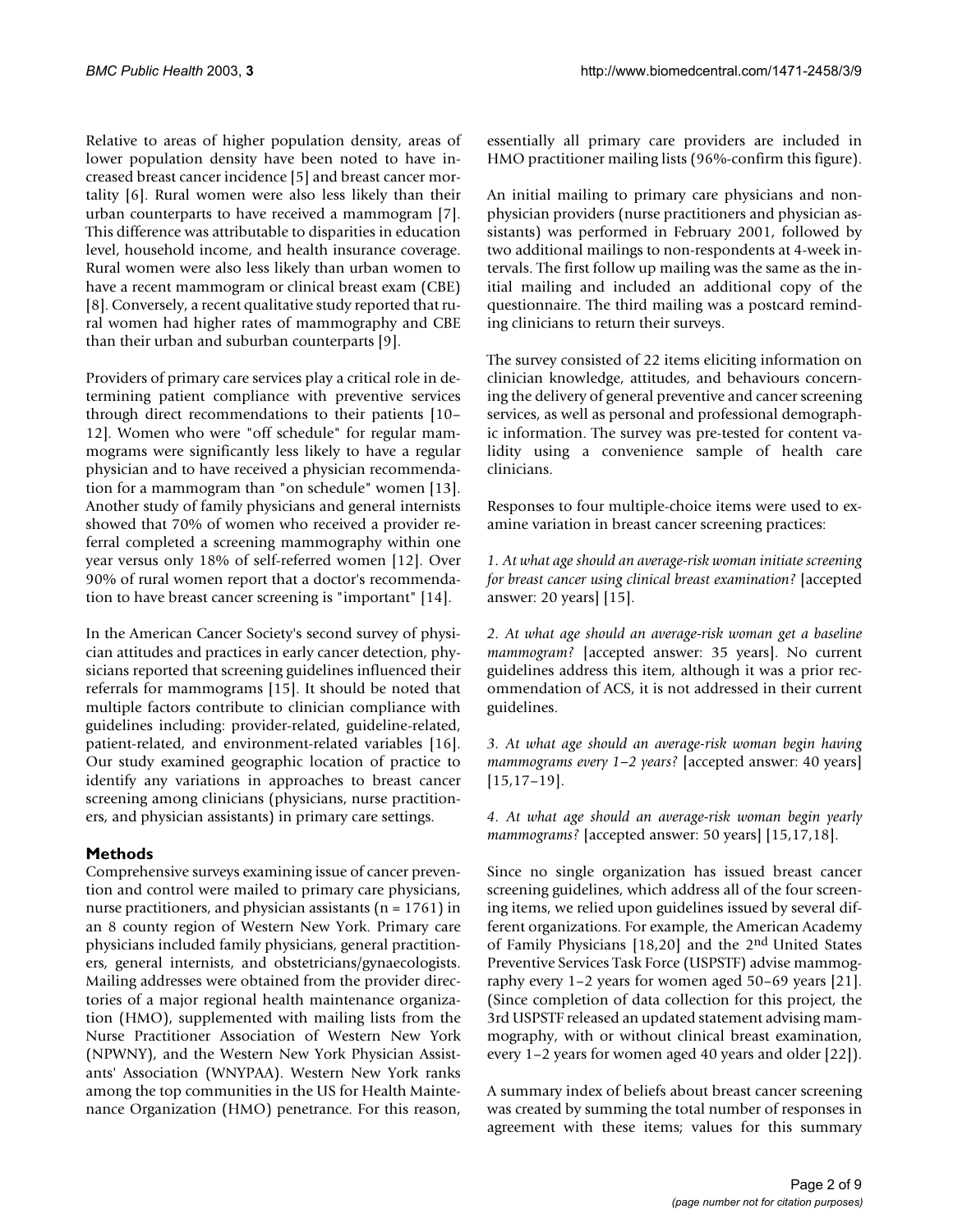variable ranged between zero and four. It is important to emphasize that the focus is not on "correct" versus "incorrect" responses, but rather the variations among respondents. For example, if a large proportion of respondents indicate the same response to an item(s) this would indicate limited variation.

Demographic information collected on respondents included clinician age, gender, race/ethnicity, professional groups, board certification, specialty, practice structure, work schedule, involvement with supervision of trainees, and the zip code location of their clinical practice.

Using 2000 United States (US) Census figures and geographic land area (in square miles), the population density of each zip code area in Western New York was determined (population/square mile). Calculated population densities were matched with the clinical practice site zip codes provided by survey respondents. Practice site zip codes were then divided into urban, rural, and suburban categories. The analysis is based on the location of each medical practice and not on the residence of the clinician or patients.

All zip codes identified within the major cities of WNY, Buffalo or Niagara Falls were categorized as "urban." Each of these urban areas had population densities exceeding 1000 persons/square mile (persons/mile2). Communities surrounding Buffalo and Niagara Falls were identified as "suburban" if they were contiguous to these major cities and had population densities between 500–1000 persons/mile2. Although five zip code areas in Erie and Niagara Counties had population densities exceeding 1000 persons/mile2 (Hamburg [1050.4/mile2], East Amherst [1068.5/mile2], North Tonawanda [1222.5/mile2], Tonawanda [3027.8/mile2], and Depew [3269.1/mile2]), they were classified as suburban areas for this study. These areas are distinctly separate from the urban centers, moreover these communities have higher socio-economic status and are not burdened with the problems often associated with urban areas. Based on these changes, 17 clinicians were reclassified (4%,17/428).

The remaining zip code areas were categorized as "rural" if their population density was less than 500 persons/ mile2. The majority of these communities are considered rural areas of Western New York (WNY) by local opinion. However, communities with total populations of 2500 persons or more were classified as "suburban" consistent with US Census criteria. This re-classification impacted Fredonia (total population 10706), Olean (20976), Batavia (22924), Clarence (8391), Lockport (48859), Jamestown (49478), and Lewiston (12104); ## of clinician were reclassified. Overall, this process resulted in 59% of respondents classified as urban, 18% as suburban and 23% as rural.

Chi-square statistics were used to compare demographic and professional characteristics of respondents between the geographic categories. Chi-square analysis was also utilized to assess associations between responses to breast cancer screening items with independent variables such as specialty group and demographic characteristics (age category, gender, etc.). Nonparametric tests were used to evaluate differences in age and the reported number of hours of continuing medical education credits (CME) as these variables were not normally distributed. Odds ratios (with 95% confidence intervals) were used to compare summary scores for breast cancer screening and utilization of breast cancer screening guidelines among respondents within geographic categories. In addition, we used a multivariate logistic regression model to test whether geographic category represented an independent predictor of the summary score for breast cancer screening and use of written screening guidelines. Results are presented as adjusted odds ratios and 95% confidence intervals. SPSS 10.1 software (SPSS, Inc. Chicago, Ill.) was used for the analyses.

### **Results**

Completed surveys were returned by 469 clinicians, yielding an overall response rate of  $30\%$  (n =  $469/1582$ ); 179 surveys could not be delivered. Nurse practitioners had a response rate of 47% (n = 199/424), which was significantly greater than that of primary care physicians (22%,  $n = 202/905$ ) and physician assistants (27%,  $n = 68/253$ ). Of these 469 respondents, the following respondents were excluded from analysis:

1. Persons reporting their clinical practice site outside of WNY  $(n = 9)$ ;

2. Persons reporting less than one year in clinical practice  $(n = 26);$ 

3. Persons who did not self-identify as "residents"/"trainees", but reported that they were neither "board-eligible" nor "board-certified"  $(n = 1)$ ;

4. Persons who did not report a practice site zip code (n= 5).

Thus, analyses were based upon responses from 428 practitioners: 179 physicians, 185 nurse practitioners, and 64 physician assistants. The majority of respondents reported practicing in urban areas (59%), with a relatively equal distribution of respondents practicing in rural and suburban areas (23% and 18% respectively).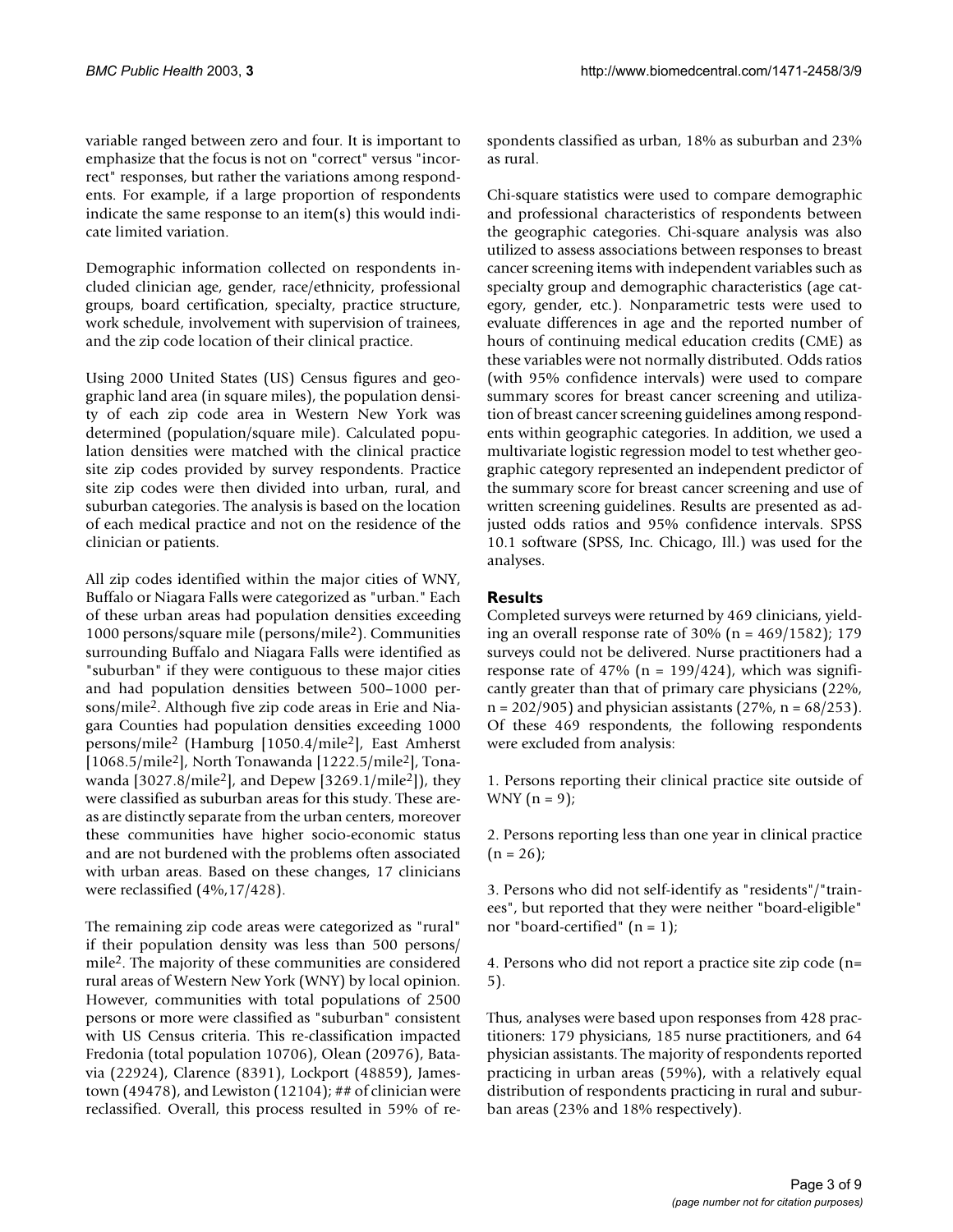<span id="page-3-0"></span>

|                                            | <b>RURAL (n = 98, 23%)</b> |      | <b>SUBURBAN (n = 79, 18%)</b>            |                                       | <b>URBAN</b> (n = 251, 59%) |       |
|--------------------------------------------|----------------------------|------|------------------------------------------|---------------------------------------|-----------------------------|-------|
|                                            | N                          | %    | N                                        | %                                     | N                           | $\%$  |
| Gender                                     |                            |      |                                          |                                       |                             |       |
| Male                                       | 46                         | 46.9 | 29                                       | 36.7                                  | 77                          | 30.7  |
| Female                                     | 52                         | 53.1 | 50                                       | 63.3                                  | 174                         | 69.3  |
|                                            |                            |      |                                          | chi square = 8.2, df2, $p = 0.02$     |                             |       |
| Age (median)                               | 43.0 years                 |      | 43.0 years                               |                                       | 44.0 years                  |       |
|                                            | SD 10.46                   |      | SD 10.26                                 |                                       | SD 11.95                    |       |
| <b>Age Distribution</b>                    |                            |      |                                          |                                       |                             |       |
| $<$ 40                                     | 32                         | 32.7 | 28                                       | 35.9                                  | 83                          | 33.6  |
| $40 - 49$                                  | 36                         | 36.7 | 33                                       | 42.3                                  | 86                          | 34.8  |
| $>50$                                      | 30                         | 30.6 | 17                                       | 21.8                                  | 78                          | 31.6  |
| Unknown                                    |                            |      | L                                        | $\overline{4}$                        |                             |       |
|                                            |                            |      | chi square = $3.0$ , df 4, N.S.          |                                       |                             |       |
| Race/Ethnicity                             |                            |      |                                          |                                       |                             |       |
| White                                      | 84                         | 85.7 | 69                                       | 87.3                                  | 227                         | 90.4  |
| Other                                      | 13                         | 13.3 | $\overline{10}$                          | 12.7                                  | 23                          | 9.2   |
| Unknown                                    | $\mathbf{I}$               | 1.0  | $\mathbf{I}$                             |                                       |                             | 0.4   |
|                                            |                            |      | chi square = $2.67$ , df 4, N.S.         |                                       |                             |       |
| <b>Professional Designation</b>            |                            |      |                                          |                                       |                             |       |
| Physician                                  | 53                         | 54.1 | 33                                       | 41.8                                  | 93                          | 37.1  |
| <b>Nurse Practitioner</b>                  | 27                         | 27.6 | 37                                       | 46.8                                  | 2                           | 48.2  |
| Physician Assistant                        | 18                         | 18.3 | 9                                        | 11.4                                  | 37                          | 14.7  |
|                                            |                            |      | chi square = 13.6, df 4, $p = 0.009$     |                                       |                             |       |
| <b>Work Schedule</b>                       |                            |      |                                          |                                       |                             |       |
| <b>Full Time</b>                           | 79                         | 82.3 | 62                                       | 78.5                                  | 194                         | 77.3  |
| Part Time                                  | 17                         | 17.7 | 17                                       | 21.5                                  | 57                          | 22.7  |
| Not answered                               | $\overline{2}$             |      |                                          |                                       |                             |       |
|                                            |                            |      |                                          | chi square $= 1.03$ , df 2, N.S.      |                             |       |
| <b>Board Certified</b>                     | 76                         | 77.6 | 46                                       | 59.0                                  | 48                          | 59.9  |
|                                            |                            |      |                                          | chi square = $9.4$ , df 2, p < $0.01$ |                             |       |
| <b>Supervise Trainees</b>                  | 55                         | 56.1 | 33                                       | 41.8                                  | 174                         | 69.3  |
|                                            |                            |      |                                          | chi square = 20.6, df 2, $p < 0.001$  |                             |       |
| Annual CME Credits (median, 1/00 to 12/00) | 50.0 SD 45.44              |      | 30.0 SD 32.94                            |                                       | 45.0 SD 37.26               |       |
|                                            |                            |      | chi square $= 5.54$ , df2, N.S.          |                                       |                             |       |
| <b>Medical Specialty (Physicians Only)</b> |                            |      |                                          |                                       |                             |       |
| Family/General Practice                    | 40                         | 75.5 | 16                                       | 48.5                                  | 38                          | 52.5  |
| Internal Medicine                          | $\overline{10}$            | 18.9 | 9                                        | 27.3                                  | 42                          | 34. I |
| Obstetrics/Gynecology                      | 3                          | 5.6  | 8                                        | 24.2                                  | $\overline{13}$             | 13.4  |
|                                            |                            |      | chi square = $20.51$ , df 4, p < $0.001$ |                                       |                             |       |
| <b>Practice Structure</b>                  |                            |      |                                          |                                       |                             |       |
| Solo                                       | 23                         | 23.5 | $\overline{13}$                          | 16.5                                  | 22                          | 8.8   |
| Single Specialty                           | 21                         | 21.4 | 13                                       | 16.5                                  | 51                          | 20.3  |
| Multiple Specialty                         | 9                          | 9.2  | 9                                        | 11.4                                  | 45                          | 17.9  |
| Other                                      | 45                         | 45.9 | 44                                       | 55.7                                  | 133                         | 53.0  |
|                                            |                            |      |                                          | chi square = 17.80, df 6, $p < 0.01$  |                             |       |
|                                            |                            |      |                                          |                                       |                             |       |

N.S.= not significant.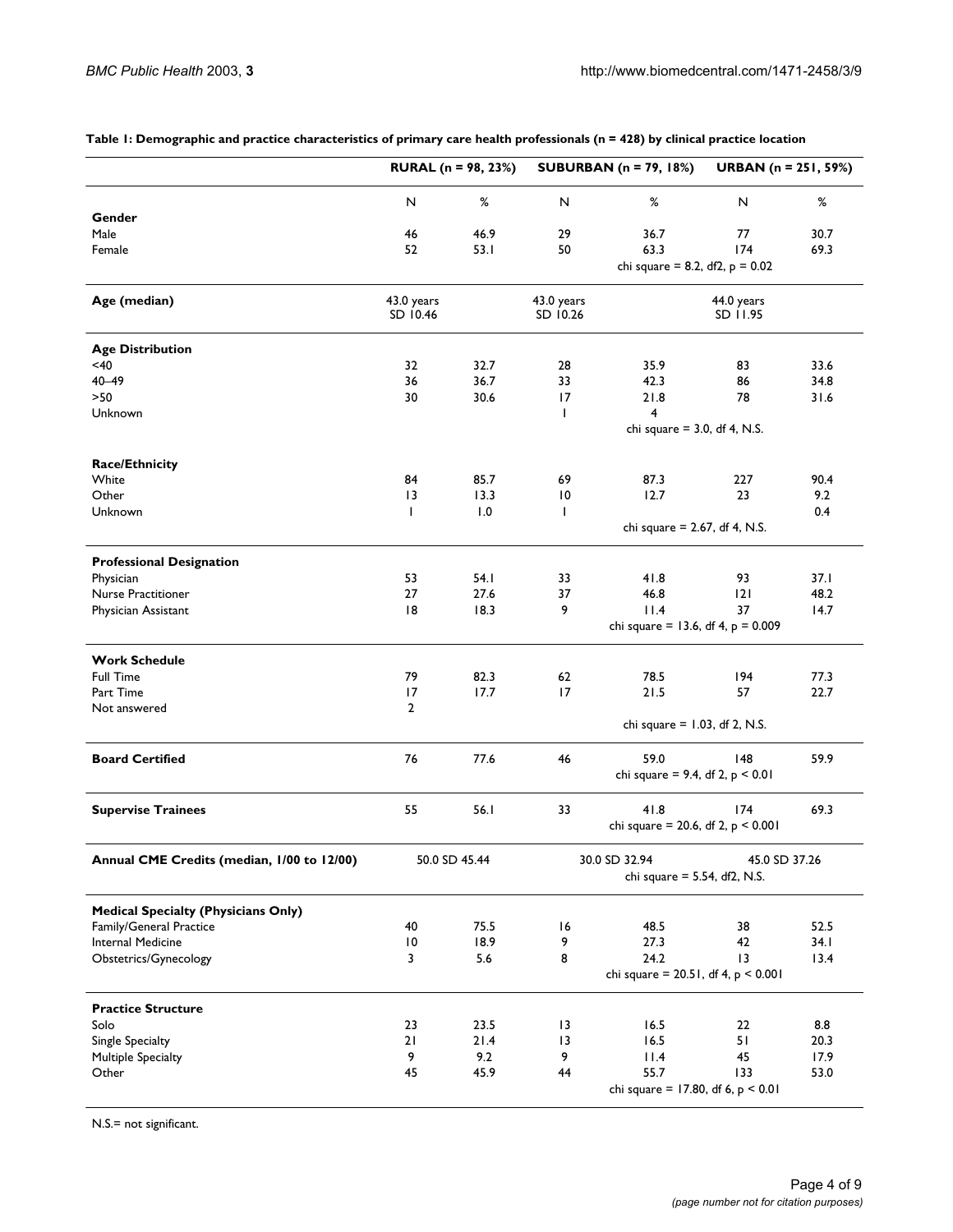

# Agreement with breast cancer screening statements among primary care clinicians<sup>1,2</sup>. <sup>1</sup>2001 Survey of primary care clinicians

(MDs, NPs, PAs) in Western New York. 2Percent agreeing with statement. 3Clinical breast examination. 4Mammography

As summarized in Table [1](#page-3-0), the suburban and urban respondents were more likely to be female. Respondents did not differ by age or race. Rural respondents were more likely to be physicians (54%), whereas a large proportion of both suburban and urban respondents were either NPs or PAs. Also, more rural practitioners were board-certified (78%) compared to suburban and urban practitioners (59% and 60% respectively). Urban practitioners were more likely to report being involved in the supervision of trainees (69%). Among physician respondents, family physicians or general practitioners were more likely to be located in rural areas (76%).

Figure 1 summarizes responses to each of the individual breast cancer screening questions. Agreement with "correct" responses ranged from 50% to 71% for the individual items. Overall, 50% agreed with 3 or more of the four breast cancer screening items.

Figure 2 presents the distribution of scores for the summary index. While no significant differences were noted by practise location, variation is evident illustrating heterogeneity in responses. As illustrated in Figure [3](#page-6-0), the distribution of summary index scores differed by clinical group (p = 0.049). When groups of clinician were compared separately, the distribution of scores differed only for physicians compared to nurse practitioners ( $p = 0.017$ ).

Overall, about one-half of respondents agreed with three or more of the four breast cancer screening items (Table [2](#page-6-1)). There were significant differences between age tertiles with the <40 year old group (61%) being more likely than the >50 year old group (34%) to correctly answer 3 or more of these items. Females (56%) were more likely than males (39%) to correctly answer three or more items ( $p <$ 0.001). Differences were also observed when the summary index was analysed by practice structure, with only 30.4% of solo practitioners agreeing with three or more of the four breast screening questions. There were no significant differences by geographic categories in the summary measure or when individual questions on breast cancer screening recommendations were compared.

As shown in Table [3,](#page-7-0) approximately 65% of all respondents reported use of some written breast cancer screening guideline. Analysis of geographic variations in the reported use of written breast cancer guidelines, after adjusting for age and professional designation (physician, nurse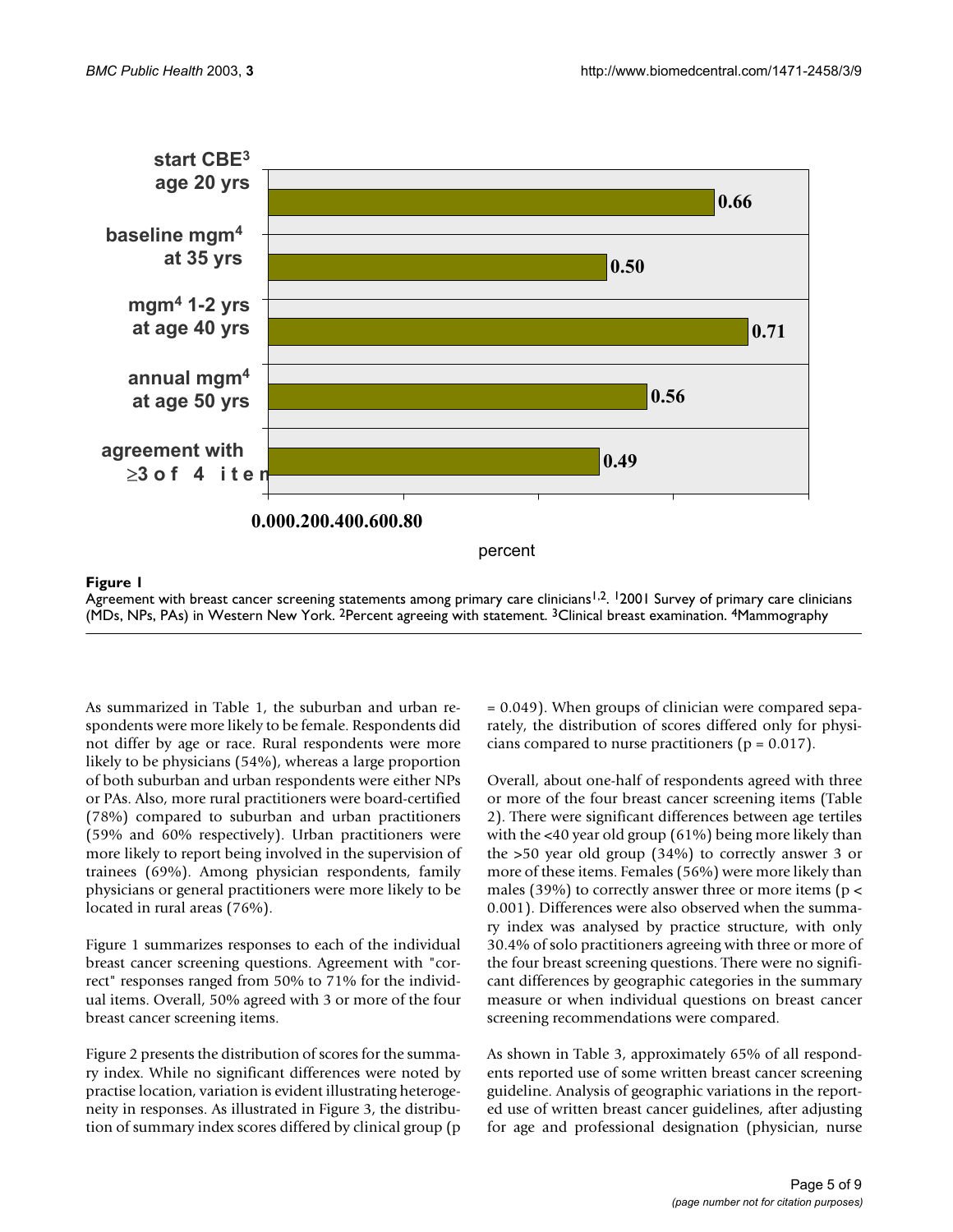

#### Agreement with…

#### **Figure 2**

Distribution of responses to four items on breast cancer screening (percent agreement with "correct" response to each statement) by primary care clinicians, Western New York <sup>1</sup>. <sup>1</sup>2001 Survey of primary care clinicians (MDs, NPs, PAs) in WNY. No significant differences by geographic region.

practitioner, physician assistant) revealed less use of guidelines in both suburban (adjusted OR = 0.51, 95% CI 0.26–0.98) and urban areas (adjusted OR =  $0.56$ , 95% CI 0.33–0.97) when compared to rural areas.

#### **Discussion**

While there were significant sociodemographic and practice-related differences by geographic regions, no significant variations were observed in the summary breast cancer screening index among urban, suburban and rural areas. These results are important in highlighting differences in how breast cancer screening is approached, with agreement ranging from 50% to 71% for the individual breast screening items. Moreover, this group of primary care health professionals demonstrates marked variation in approaches to breast cancer screening since agreement with three or more of the four breast cancer screening statement was just 50%. While this variation could be due to a variety of factors, it is more likely that these differences reflect clinicians' attempts to reconcile conflicting recommendations issued by various organizations.

We defined one "accepted" response to each item to serve as a basis from which to examine both dichotomous and polychotomous responses. While others might debate which response category is "acceptable", the fact that responses are distributed across several categories is more noteworthy. That is, regardless of the category selected, variation in responses is apparent. It is worth mentioning that the response option which we designated as the "accepted" answer was generally observed to represent the modal response.

While a potential limitation of this study is the low response rate (30%), it is comparable to the lower range of response rates of health care providers reported in a review article of this topic [23]. Our study relied upon a passive response system without any financial inducements for completing a multi-page mailed survey. The response rates among the geographic regions surveyed were similar.

It is possible that clinicians working in non-primary care settings, and specialities with dual designations as "primary care providers" may have been less likely to complete the survey because it may have been perceived as outside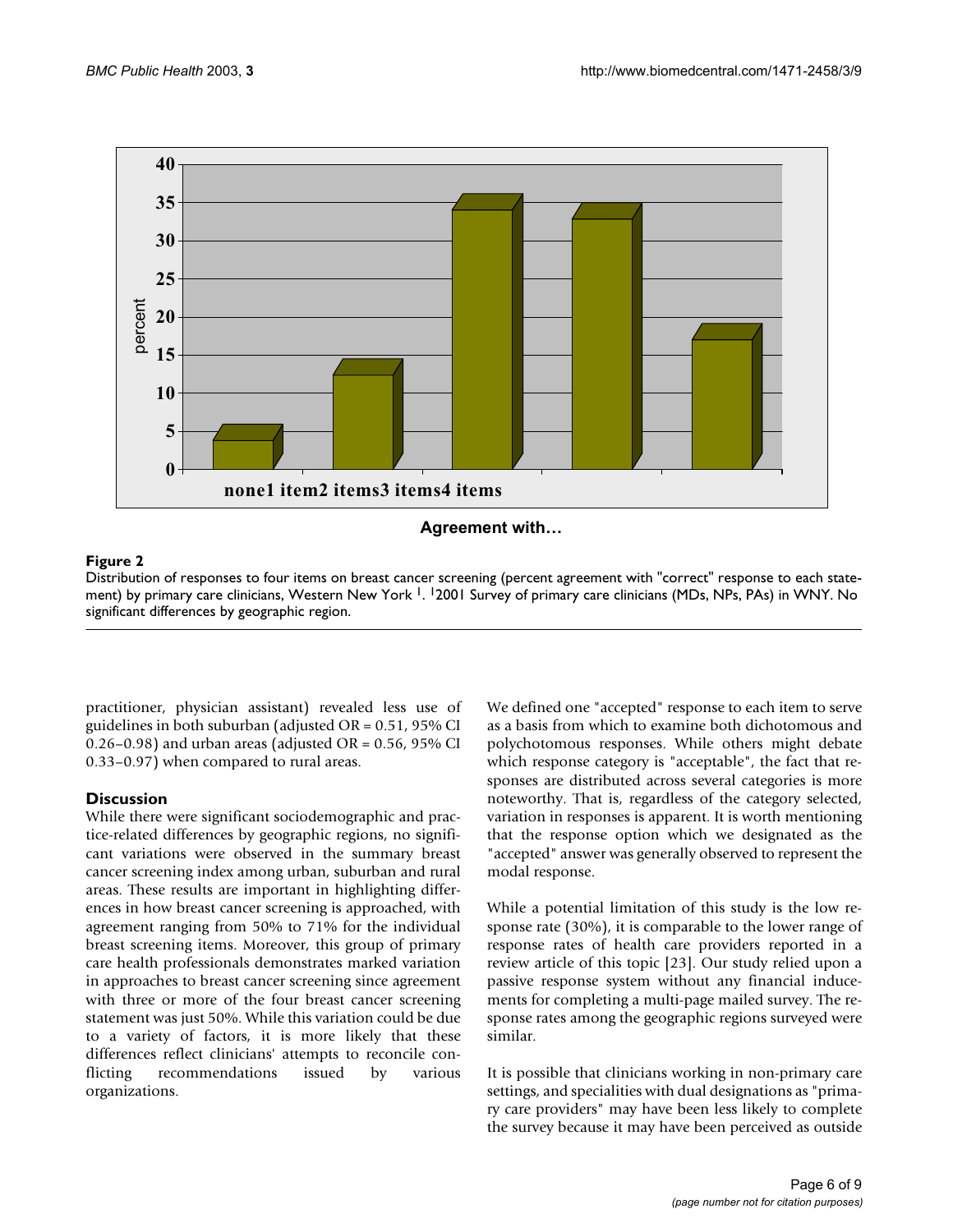<span id="page-6-0"></span>

### Agreement with…

#### **Figure 3**

Distribution of responses to four items on breast cancer screening (percent agreement with "correct" response to each statement), by clinician group, Western New York<sup>1</sup> . <sup>1</sup>2001 survey of primary care clinicians in WNY. Overall chi-square = 6.05, p= 0.049. For physicians compared to NPs,  $p = 0.017$ ; no other comparisons among clinician groups were statistically significant.

<span id="page-6-1"></span>**Table 2: Summary measure of approaches to breast cancer screening among primary care health professionals (% of respondents agreeing with 3 or more of 4 survey items), by geographic category.**

| Geographic<br>Category | N          | percent        | <b>Crude OR</b>  | 95% CI        | <b>Adjusted OR*</b> | 95% CI        |
|------------------------|------------|----------------|------------------|---------------|---------------------|---------------|
| Rural                  | 96         | 43.8%          | $\mathbf{0}$ . I |               | 1.0                 |               |
| Suburban               | 76         | 52.6%          | .43              | $0.78 - 2.62$ | 1.25                | $0.67 - 2.35$ |
| Urban<br><b>TOTAL</b>  | 241<br>413 | 50.6%<br>49.4% | 1.32             | $0.82 - 2.12$ | 1.20                | $0.73 - 1.99$ |

\*Adjusted for age and practise structure. When the suburban group was compared to urban group using the suburban group as the referent, the crude OR = 0.92 (95% CI 0.55–1.54); adjusted\* OR = 0.94 (95% CI 0.55–1.64); n = 408.

their usual scope of practice. Also, the length of the survey may have contributed to a reduced number of responses. We were not able to more fully explore sociodemographic and professional variations between respondents and non-respondents due to limited baseline information beyond mailing addresses and practice location. While these limitations may impact the generalizability of our study, the comprehensive approach of including physicians, PA,

and NPs in combination with the large number of respondents represent unique strengths.

The predominance of women among urban and suburban respondents may be due to the overrepresentation of nurse practitioners in these groups. Urban providers were more likely to be involved in the supervision of trainees which is reflective of the locations of clinical training cent-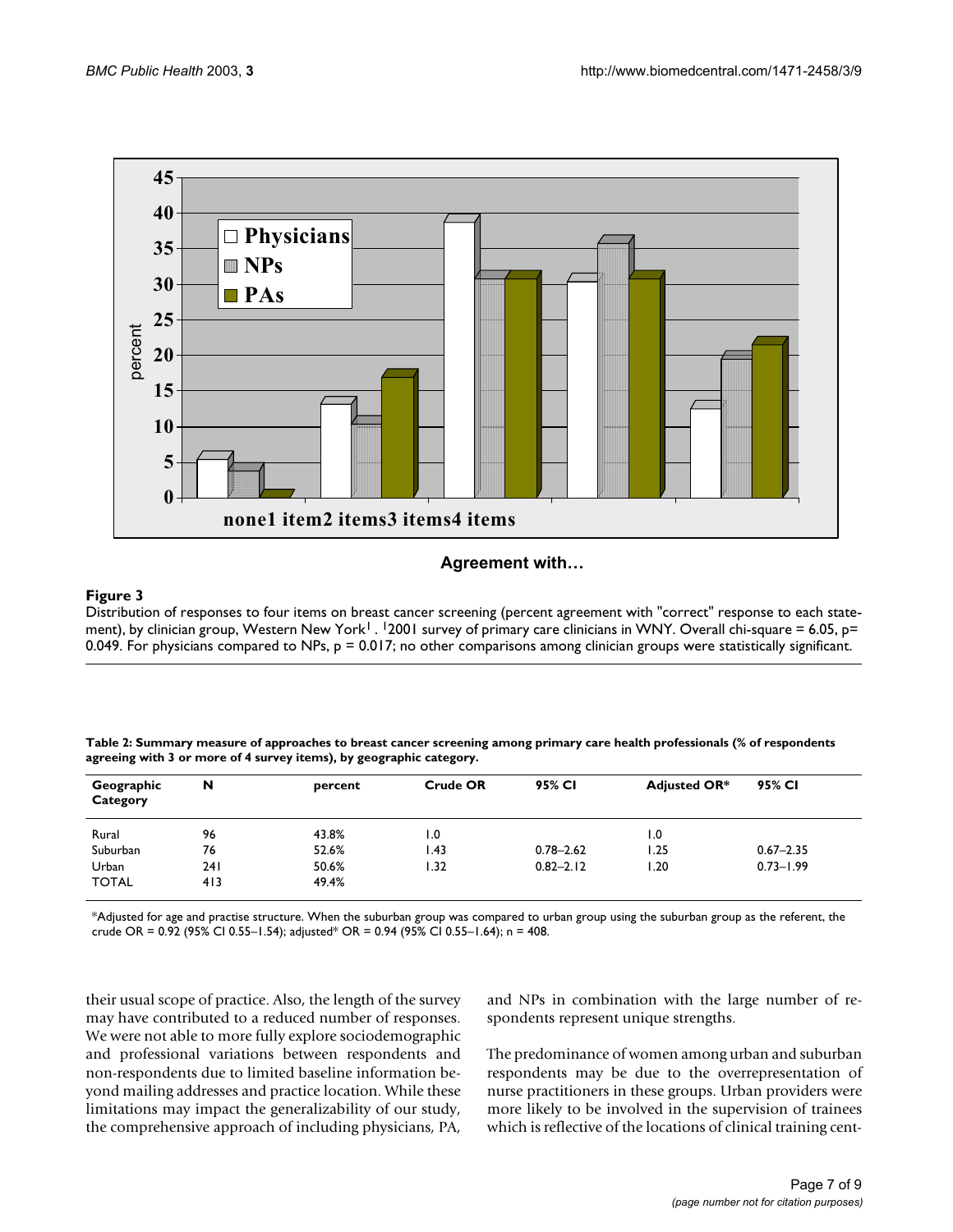| Geographic<br>Category | N   | % Using written<br>guidelines | <b>Crude OR</b> | 95% CI        | <b>Adjusted OR*</b> | 95% CI        |
|------------------------|-----|-------------------------------|-----------------|---------------|---------------------|---------------|
| Rural                  | 98  | 74.5%                         | I.O             |               | $\overline{1.0}$    |               |
| Suburban               | 79  | 62.0%                         | 0.56            | $0.29 - 1.06$ | 0.51                | $0.26 - 0.98$ |
| Urban                  | 251 | 62.9%                         | 0.58            | $0.34 - 0.98$ | 0.56                | $0.33 - 0.97$ |
| <b>TOTAL</b>           | 428 | 65.4%                         |                 |               |                     |               |

<span id="page-7-0"></span>**Table 3: Reported utilization of written breast cancer screening guidelines among primary care health professionals, by practice location.**

\*Adjusted for age and clinical groups (MD, NP, PA). When the suburban group was compared to urban group using the suburban group as the referent the crude OR = 1.04 (95% CI 0.61–1.75); adjusted\* OR = 1.14 (95% CI 0.66–1.95); n = 325.

ers in urban centers of Western New York. On the other hand, rural providers were more likely to report their specialty as family or general practice. This is consistent with a national trend of an increasing physician supply of family physicians/general practitioners in rural communities [24]. Interestingly, rural providers were also more likely to be board-certified than their urban and suburban peers. The overrepresentation of both family physicians and nurse practitioners may account for this variation.

Another issue which is not addressed by these data is what clinicians think about the guidelines. In other words, it is not clear if the clinicians do not follow the guidelines because they are not familiar with them, if they have reviewed the guidelines and don't agree with them, or if they simply find conflicting guidelines to be confusing.

Guidelines for breast cancer screening are not uniform across organizations. Despite the recent recommendation from the 3rd USPSTF advising mammography, with or without clinical breast examination, every 1–2 years for women ages 40 years and older [18], the issue of mammography among women age 40–49 remains under debate. The practice of obtaining a baseline mammogram, adopted by many primary care physicians in clinical practice, does not appear in the guidelines of any major organization. The source of these guidelines consulted for this paper and included the American Cancer Society, the National Cancer Institute, specialty societies and health insurance companies.

#### **Conclusions**

This study suggests that primary care clinicians, including physicians, nurse practitioners, and physician's assistants, lack a consistent approach to breast cancer screening. This lack of agreement does not appear to be impacted by geographic practice location but rather is likely a more global clinical issue. The implications of this lack of consistency for individual patients or groups of patients are uncertain, since it is unclear how differences in approaches to breast cancer screening translate into differences in clinical practice.

Application of an industrial perspective to reduce variation would suggest opportunities to develop a more consistent approach to how breast cancer screening is addressed in the primary care setting. Development of an evidence-based, consensus statement regarding breast cancer screening, with broad endorsement, would support a single set of unambiguous guidelines for implementation across primary care settings.

#### **Competing interests**

None declared.

#### **Authors' contributions**

LS and MM were responsible for the study concept and design. MM, JE, AM were responsible for the design and coordination of the acquisition of data. MM, SL, LS, AS, AM participated in the analyses and interpretation of data. SL, MM, and LS drafted the paper while MM, SL, LS, AS, AM, JE were all involved in the critical revisions.

#### **Acknowledgements**

We gratefully acknowledge the support of the Oishei Foundation of Buffalo, which provided the funding for this project.

#### **References**

- 1. **Cancer facts and figures.** *American Cancer Society* 2002,
- 2. Howe HL **[Annual report to the nation on the status of cancer](http://www.ncbi.nlm.nih.gov/entrez/query.fcgi?cmd=Retrieve&db=PubMed&dopt=Abstract&list_uids=11390532) [\(1973 through 1998\), featuring cancers with recent increas](http://www.ncbi.nlm.nih.gov/entrez/query.fcgi?cmd=Retrieve&db=PubMed&dopt=Abstract&list_uids=11390532)[ing trends.](http://www.ncbi.nlm.nih.gov/entrez/query.fcgi?cmd=Retrieve&db=PubMed&dopt=Abstract&list_uids=11390532)** *Nati Cancer Inst* 2001, **93(11):**824-42
- 3. Breen N **[Progress in cancer screening over a decade: results](http://www.ncbi.nlm.nih.gov/entrez/query.fcgi?cmd=Retrieve&db=PubMed&dopt=Abstract&list_uids=1171731) [of cancer screening from the 1987, 1992, and 1998 National](http://www.ncbi.nlm.nih.gov/entrez/query.fcgi?cmd=Retrieve&db=PubMed&dopt=Abstract&list_uids=1171731) [Health Interview Surveys.](http://www.ncbi.nlm.nih.gov/entrez/query.fcgi?cmd=Retrieve&db=PubMed&dopt=Abstract&list_uids=1171731)** *Nati Cancer Insti* 2001, **93:**1704-13
- 4. Blackman DK, Bennett EM and Miller DS **Trends in self-reported use of mammograms (1989–1997) and Papanicolaou tests (1991–1997) – Behavioral Risk Factor Surveillance System.** *Morbidity & Mortality Weekly Report. CDC Surveillance Summaries* 1999, **48(6):**1-22
- 5. Nasca PC, Mahoney MC and Wolfgang PE **[Population density and](http://www.ncbi.nlm.nih.gov/entrez/query.fcgi?cmd=Retrieve&db=PubMed&dopt=Abstract&list_uids=1536917) [cancer incidence differentials in New York State, 1978–82.](http://www.ncbi.nlm.nih.gov/entrez/query.fcgi?cmd=Retrieve&db=PubMed&dopt=Abstract&list_uids=1536917)** *Cancer Causes Control* 1992, **3(1):**7-15
- 6. Mahoney MC **[Population density and cancer mortality differ](http://www.ncbi.nlm.nih.gov/entrez/query.fcgi?cmd=Retrieve&db=PubMed&dopt=Abstract&list_uids=2262237)[entials in New York State, 1978–1982.](http://www.ncbi.nlm.nih.gov/entrez/query.fcgi?cmd=Retrieve&db=PubMed&dopt=Abstract&list_uids=2262237)** *Int J of Epidemiol* 1990, **19:**483-90